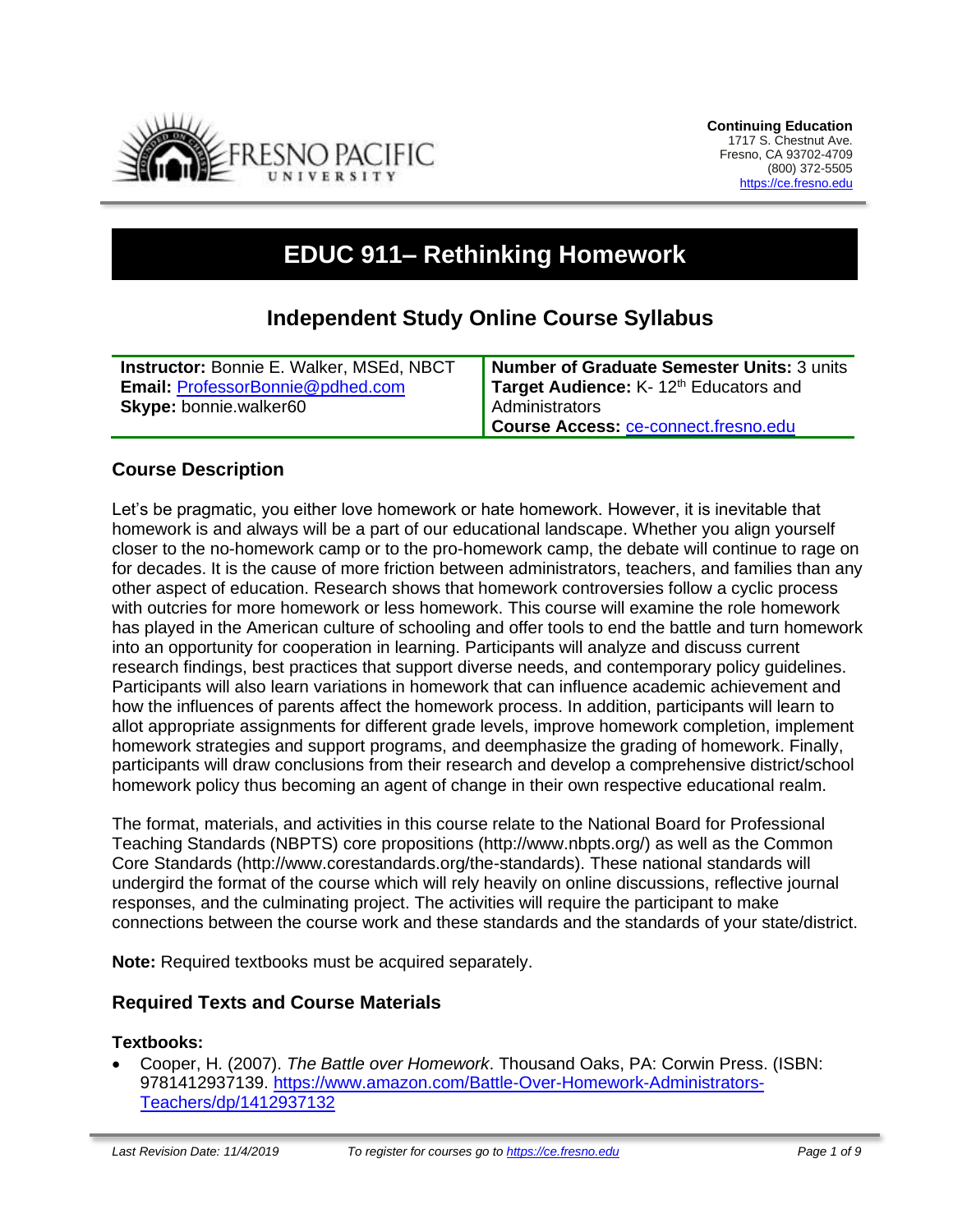• Vatterott, C. (2009). *Rethinking Homework: Best Practices that Support Diverse Needs*. Alexandria, VA: ASCD. ISBN-13:978-1-4166-0825-7 [https://www.amazon.com/Rethinking-](https://www.amazon.com/Rethinking-Homework-Practices-Support-Diverse/dp/1416608257)[Homework-Practices-Support-Diverse/dp/1416608257](https://www.amazon.com/Rethinking-Homework-Practices-Support-Diverse/dp/1416608257)

**Note:** Students are responsible for purchasing their own textbook, analyzing the content, and applying what they learned to the course assignments. You are welcome to purchase used, ebook, or new versions to save money. You can order the book directly from the publisher or from one of several discount aggregators (for example): [http://books.nettop20.com](http://books.nettop20.com/)

**Online Resources:** Relevant online resources that support the course content and encourage further investigation will be available throughout the course assignments. Active hyperlinks are utilized throughout the course and will link to the appropriate information when clicked. These include videos, podcasts, worksheets, online activities, journal articles and other resources.

**Moodle:** Moodle is a web-based learning management system used to support flexible teaching and learning in both face-to-face and distance courses (e-learning). [https://moodle.org](https://moodle.org/) // <https://moodle.org/demo> // [https://docs.moodle.org](https://docs.moodle.org/)

# **Course Dates**

Self-paced; students may enroll at any time and take up to one year, from the date of registration, to complete assignments. Students may complete assignments in no less than three weeks for a 3 unit course (one week per unit).

# **National Standards Addressed in This Course**

#### **National Board for Professional Teaching Standards (NBPTS)**

[\(http://www.nbpts.org/standards-five-core-propositions/\)](http://www.nbpts.org/standards-five-core-propositions/)

First published in 1989 and updated in 2016, *[What Teachers Should Know and Be Able to Do](http://www.accomplishedteacher.org/)* articulates the National Board's Five Core Propositions for teaching. The Five Core Propositions comparable to medicine's Hippocratic Oath — set forth the profession's vision for accomplished teaching. Together, the propositions form the basis of all National Board Standards and the foundation for National Board Certification. Course assignments have been designed so students can demonstrate excellence against these professional teaching standards whenever possible.

- Proposition 1: Teachers are committed to students and their learning
- Proposition 2: Teachers know the subject they teach and how to teach those subjects to students
- Proposition 3: Teachers are responsible for managing and monitoring student learning
- Proposition 4: Teachers think systematically about their practice and learn from experience
- Proposition 5: Teachers are members of learning communities

# **Common Core State Standards (CCSS)** [\(www.corestandards.org\)](http://www.corestandards.org/)

The Common Core State Standards provide a consistent, clear understanding of what students are expected to learn, so teachers and parents know what they need to do to help them. The standards are designed to be robust and relevant to the real world, reflecting the knowledge and skills that our young people need for success in college and careers. With American students fully prepared for the future, our communities will be best positioned to compete successfully in the global economy.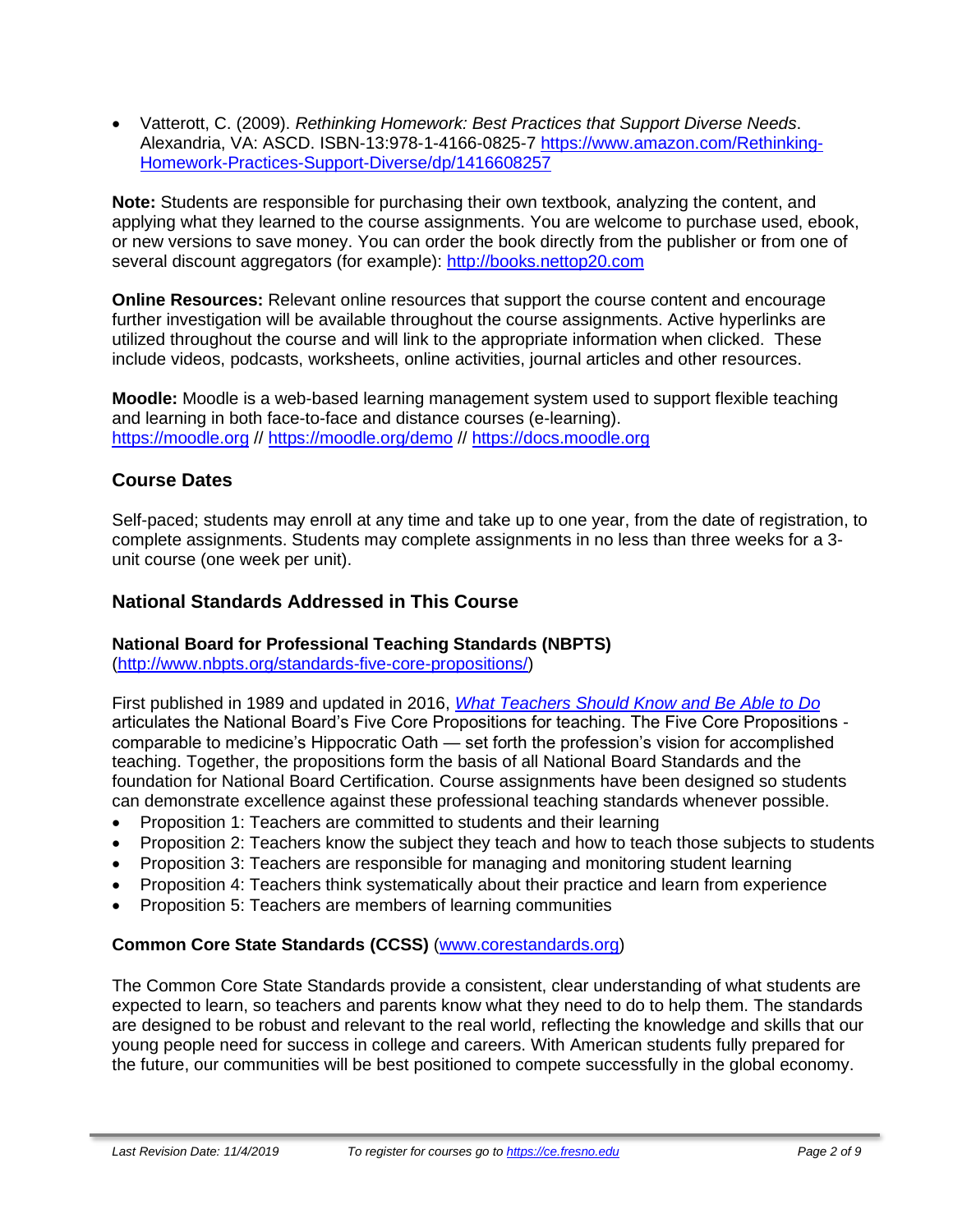College and Career Readiness Anchor Standards define what students should understand and be able to do by the end of each grade span.

Common Core Language Arts Standards addressed in this course include:

- Reading for Literature (RL): K-8, 9-10, and 11-12
- Reading for Information (RI): K-8, 9-10, and 11-12
- Writing (W): K-8, 9-10, and 11-12
- Speaking and Listening (SL): K-8, 9-10, and 11-12
- English Language Arts Standards (L): K-8, 9-10, and 11-12

# **Continuing Education Program Student Learning Outcomes**

| CE <sub>1</sub> | Demonstrate proficient written communication by articulating a clear focus,<br>synthesizing arguments, and utilizing standard formats in order to inform and<br>persuade others, and present information applicable to targeted use.                                    |
|-----------------|-------------------------------------------------------------------------------------------------------------------------------------------------------------------------------------------------------------------------------------------------------------------------|
| CE <sub>2</sub> | Demonstrate comprehension of content-specific knowledge and the ability to apply it<br>in theoretical, personal, professional, or societal contexts.                                                                                                                    |
| CE <sub>3</sub> | Reflect on their personal and professional growth and provide evidence of how such<br>reflection is utilized to manage personal and professional improvement.                                                                                                           |
| CE <sub>4</sub> | Apply critical thinking competencies by generating probing questions, recognizing<br>underlying assumptions, interpreting and evaluating relevant information, and<br>applying their understandings to the professional setting.                                        |
| CE <sub>5</sub> | Reflect on values that inspire high standards of professional and ethical behavior as<br>they pursue excellence in applying new learning to their chosen field.                                                                                                         |
| CE <sub>6</sub> | Identify information needed in order to fully understand a topic or task, organize that<br>information, identify the best sources of information for a given enquiry, locate and<br>critically evaluate sources, and accurately and effectively share that information. |

# **Student Learning Outcomes (SLOs) for This Course**

|    | <b>Student Learning Outcomes for This Course</b><br>By the end of this course student will be able to:                                                              | <b>National Standards</b><br><b>Addressed in This</b><br>Course* | <b>Continuing</b><br><b>Education Program</b><br><b>Student Learning</b><br><b>Outcomes</b><br>Addressed** |
|----|---------------------------------------------------------------------------------------------------------------------------------------------------------------------|------------------------------------------------------------------|------------------------------------------------------------------------------------------------------------|
| 1. | Measure your past knowledge and<br>experiences of homework and discover its<br>impact on your definition and beliefs that<br>form your philosophy of homework today | NBPTS 1, 4                                                       |                                                                                                            |
|    | 2. Identify the role homework has played in the<br>culture of schooling over the years and<br>effects of homework on student learning                               | <b>NBPTS 3, 5</b>                                                |                                                                                                            |
|    | 3. Clarify the connection between teacher-<br>student relationships and parent-teacher<br>relationships in correlation with homework<br>and its process.            | <b>NBPTS5</b>                                                    |                                                                                                            |
| 4. | Identify which teacher behaviors and<br>attitudes reinforce good homework practices.                                                                                | <b>NBPTS 2</b>                                                   |                                                                                                            |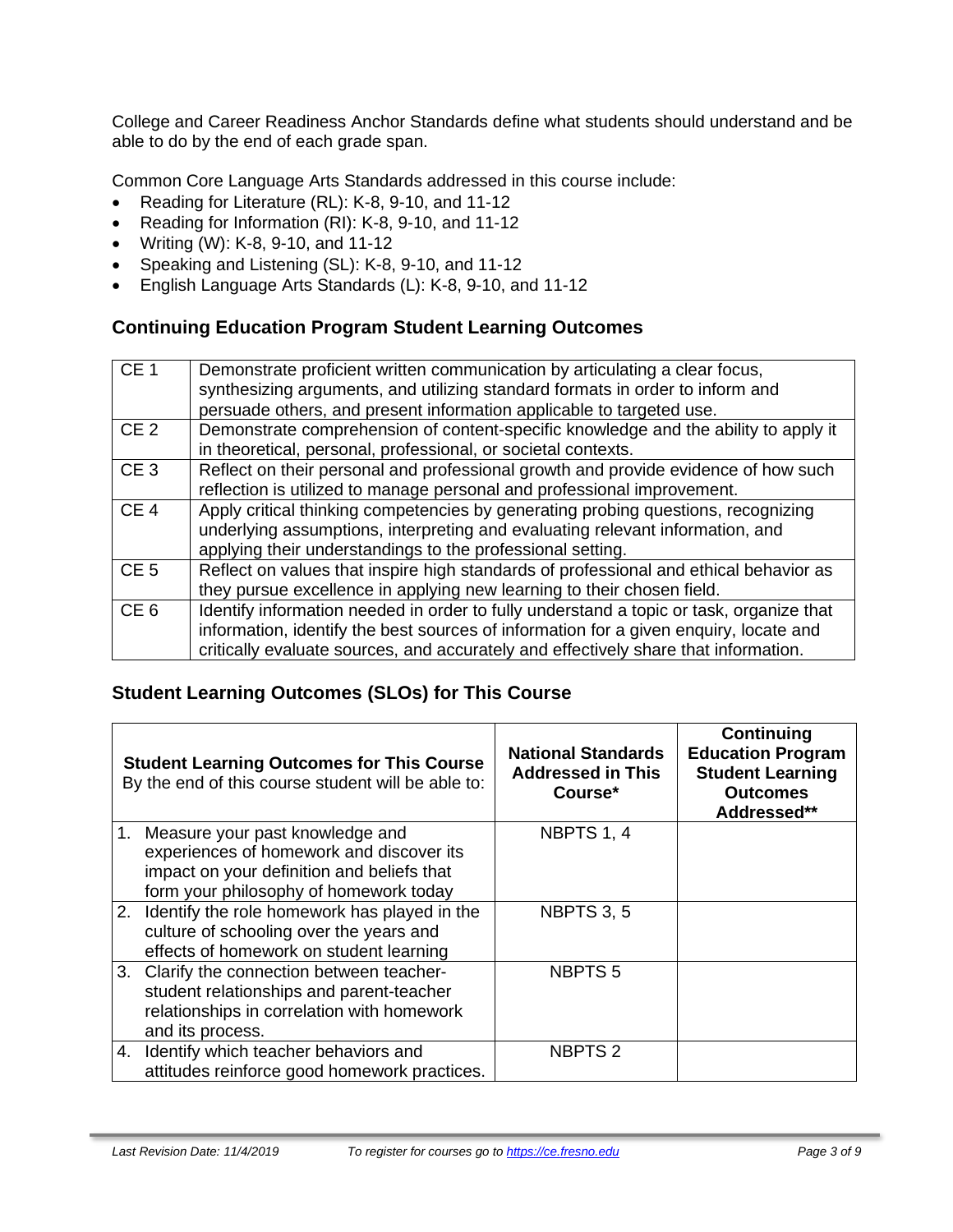|    | 5. Analyze learning styles and teaching styles<br>and how they affect homework management,<br>and identify areas for change to improve<br>homework completion                                                                                              | NBPTS 1, 4        |  |
|----|------------------------------------------------------------------------------------------------------------------------------------------------------------------------------------------------------------------------------------------------------------|-------------------|--|
|    | 6. Explain the interconnectedness of<br>curriculum, instruction, assessment, student<br>achievement, and homework management                                                                                                                               | NBPTS 1, 4        |  |
|    | 7. Use the reflective journals to clearly and<br>concisely describe behaviors, demonstrated<br>skills, and instructional practices used to<br>introduce or reinforce learning.                                                                             | <b>NBPTS5</b>     |  |
|    | 8. Understand the interrelationship between<br>different components of the inquiry project,<br>specifically, topic/concern/problem, literature<br>review, method, data collection, analysis,<br>implementation, results, implications, and<br>significance | <b>NBPTS 4, 5</b> |  |
| 9. | Explore both qualitative and quantitative<br>research methods and be able to select the<br>appropriate method to resolve a research<br>problem.                                                                                                            | NBPTS 4, 5        |  |
|    | 10. Integrate facets of newly acquired<br>knowledge in teaching and learning, and<br>clearly align these with professional<br>standards/core propositions.                                                                                                 | NBPTS 4, 5        |  |
|    | 11. Be an agent of change in his/her school,<br>district, and state.                                                                                                                                                                                       | <b>NBPTS5</b>     |  |

\* Please refer to the section on **National Standards Addressed in This Course**

\*\* Please refer to the section on **Continuing Education Program Student Learning Outcomes**

# **Topics, Assignments, and Activities**

| <b>Module</b><br><b>Module Title</b>   | <b>Module Assignments and Activities</b>                                                                             | <b>Points</b><br><b>Possible</b><br>for Each<br><b>Assignment</b> |
|----------------------------------------|----------------------------------------------------------------------------------------------------------------------|-------------------------------------------------------------------|
| <b>Welcome Module</b>                  | Introduction video<br>$\bullet$                                                                                      |                                                                   |
|                                        | <b>Course Syllabus</b>                                                                                               |                                                                   |
|                                        | Introduce Yourself Forum                                                                                             |                                                                   |
|                                        | <b>Moodle Online Tutorial</b>                                                                                        |                                                                   |
| Module $1 -$<br><b>Action Research</b> | Reflective Journal Entry: An introduction to Action<br>٠<br>Research and its connection with the homework<br>debate. |                                                                   |
|                                        | Action Research Project: Thinking about a specific<br>concern you have about homework                                |                                                                   |
| Module $2 -$<br>Foundations:           | Discussion Forum: Your personal experience of<br>$\bullet$<br>homework.                                              |                                                                   |
| <b>Attitudes</b>                       | Reflective Journal Entry: Your current philosophy and<br>your purpose of homework.                                   |                                                                   |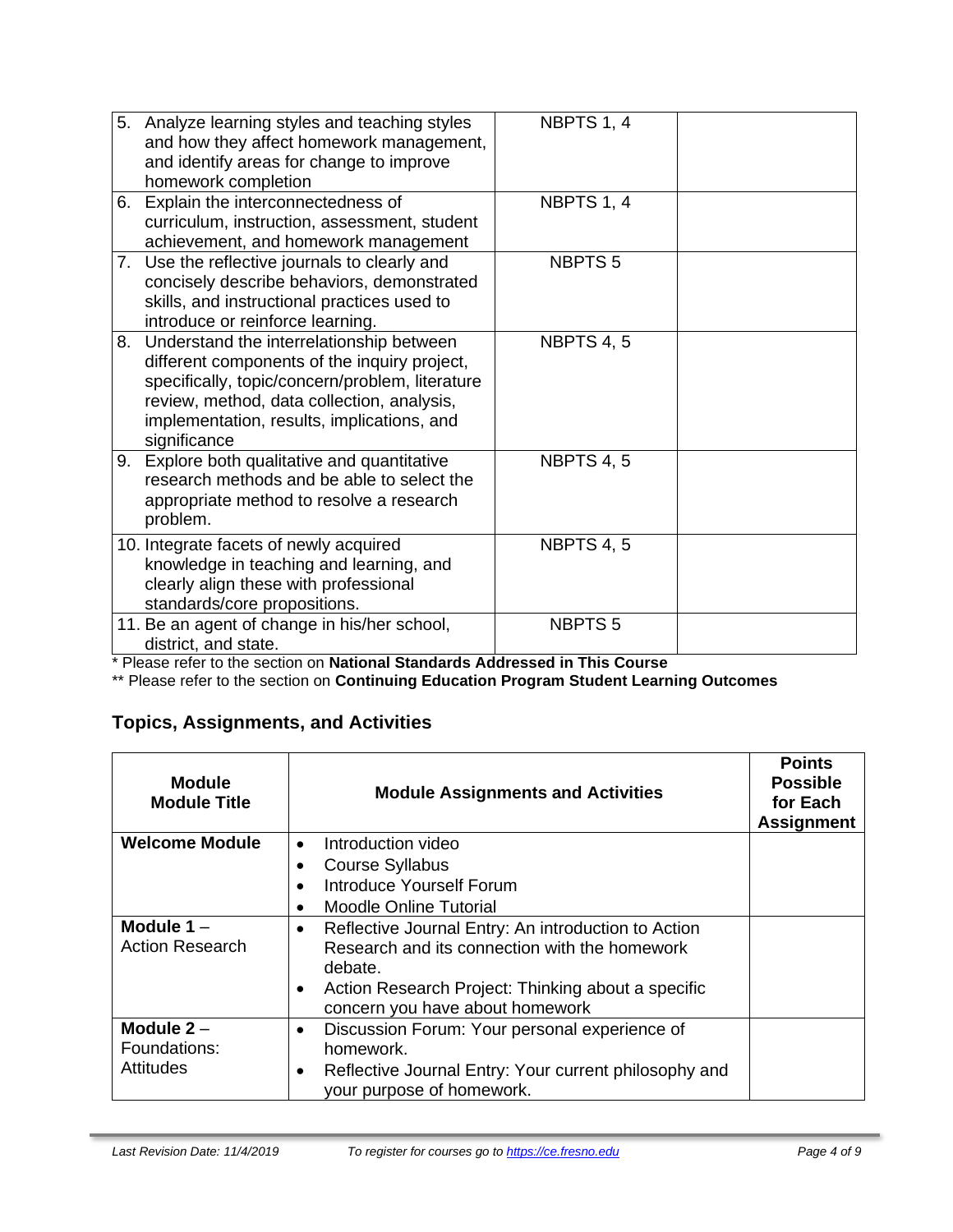| <b>Module</b><br><b>Module Title</b>                                  | <b>Module Assignments and Activities</b>                                                                                                                                                                               | <b>Points</b><br><b>Possible</b><br>for Each<br><b>Assignment</b> |
|-----------------------------------------------------------------------|------------------------------------------------------------------------------------------------------------------------------------------------------------------------------------------------------------------------|-------------------------------------------------------------------|
| Module $3-$<br><b>Foundations: Your</b><br><b>Attitudes</b>           | Discussion Forum: The pros and cons of homework.<br>$\bullet$                                                                                                                                                          |                                                                   |
| Module $4-$<br>The History of<br><b>Homework</b>                      | Reflective Journal Entry: Unexamined beliefs about<br>$\bullet$<br>children and learning.<br>Discussion Forum: Tenets about learning that directly<br>$\bullet$<br>affects the practices of homework                   |                                                                   |
| Module $5-$<br>The Homework<br>Assignment                             | Reflective Journal Entry: Issues related to the content<br>$\bullet$<br>of assignments.<br>Discussion Forum: Responses of teachers when<br>$\bullet$<br>homework assignments are brought back to school.               |                                                                   |
| Module $6-$<br>Homework in<br>Context                                 | Reflective Journal Entry: Scenarios of the learning<br>$\bullet$<br>disabled/socio-economic disadvantaged students<br>Discussion Forum: How the family and/or community<br>$\bullet$<br>fit into the homework process. |                                                                   |
| Module $7 -$<br><b>Effective Homework</b><br><b>Practices</b>         | Lesson Plan: An effective homework assignment.<br>$\bullet$<br>Discussion Forum: Homework completion strategies<br>$\bullet$<br>and support programs                                                                   |                                                                   |
| Module $8-$<br>The Comprehensive<br><b>Homework Policy</b>            | Discussion Forum: Your district/school's homework<br>$\bullet$<br>policy.<br>Create-A-Survey: A Homework survey.                                                                                                       |                                                                   |
| Module $9-$<br>The Reflective<br>Practitioner                         | Reflective Journal Entry: Other districts/school<br>$\bullet$<br>policies.<br>Discussion Forum: The evolving professional and what<br>$\bullet$<br>it means to be a reflective practitioner.                           |                                                                   |
| Module 10-<br>Homework Tips for<br>Parents, Teachers,<br>and Students | Reflective Journal Entry: Your definition/homework<br>$\bullet$<br>policy.<br>Discussion Forum: Your ideal homework policy.<br>$\bullet$<br>Technology Component: An online Homework<br>$\bullet$<br>Resource          |                                                                   |
| Module 11-<br>Synthesizing the<br><b>Modules</b>                      | The Final Project -- Action Research: Assembling all<br>artifacts, research, and findings into a PowerPoint<br>Presentation for colleague critique/sharing.                                                            |                                                                   |
| Course Wrap-up-<br>Grading and<br>Evaluation                          | <b>Final Reflection Forum</b><br>$\bullet$<br><b>Course Evaluation</b><br>$\bullet$<br><b>Course Completion Checklist</b><br>$\bullet$<br><b>Grade Request / Transcript Request</b><br><b>TOTAL POINTS</b>             |                                                                   |

# **Grading Policies, Rubrics, and Requirements for Assignments**

# **Grading Policies and Rubrics**

- Assignments will be graded per criteria presented in the course rubrics.
- $A = 90-100\%$  and B = 80-89%, (anything below 80% will not receive credit.)
- Students must earn a minimum of 80% to received credit for the assignment.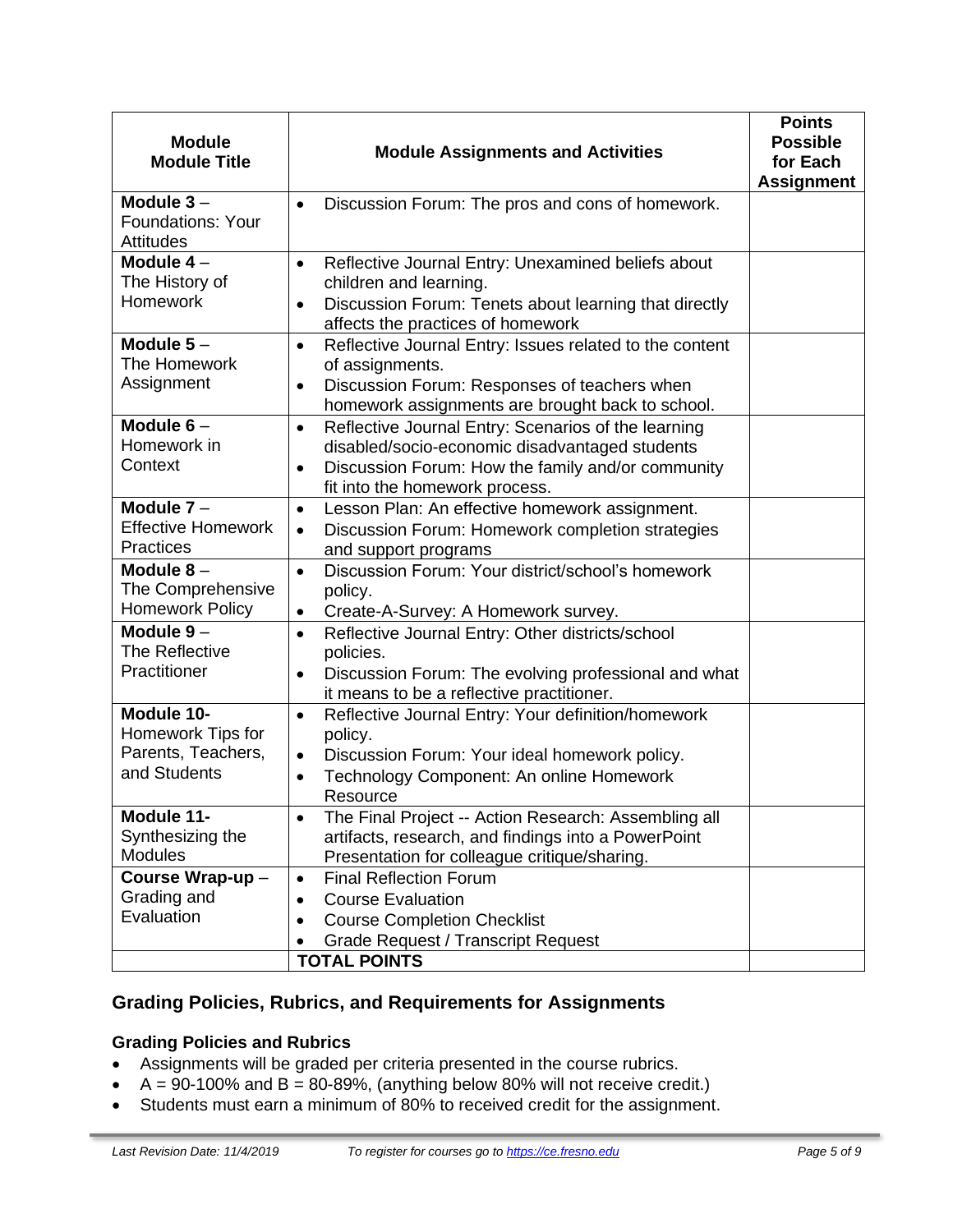- The discernment between an A or a B is at the discretion of the instructor based on the quality of work submitted (see course rubrics).
- Coursework falling short of a quality equaling a B or a Credit Grade will be returned with further instructions.
- All assignments must be completed to receive a grade. In addition, all assignments are expected to reflect the quality that teacher-training institutions require of professional educators. If completed assignments do not meet this standard, students will be notified with further instructions from the instructor.

#### **Writing Requirements**

- **Superior:** Writing is clear, succinct, and reflects graduate level expectations. Clearly addresses all parts of the writing task. Maintains a consistent point of view and organizational structure. Include relevant facts, details, and explanations.
- **Standard:** Writing is acceptable with very few mistakes in grammar and spelling. Addresses most parts of the writing task. Maintains a mostly consistent point of view and organizational structure. Include mostly relevant facts, details, and explanations.
- **Sub-standard:** Writing contains noticeable mistakes in grammar and spelling. Does not address all parts of the writing task. Lacks a consistent point of view and organization structure. May include marginally relevant facts, details, and explanations.

#### **Lesson Plan Requirements**

- **Superior:** Instructional goals and objectives clearly stated. Instructional strategies appropriate for learning outcome(s). Method for assessing student learning and evaluating instruction is clearly delineated and authentic. All materials necessary for student and teacher to complete lesson clearly listed.
- **Standard:** Instructional goals and objectives are stated but are not easy to understand. Some instructional strategies are appropriate for learning outcome(s). Method for assessing student learning and evaluating instruction is present. Most materials necessary for student and teacher to complete lesson are listed.
- **Sub-standard:** Instructional goals and objectives are not stated. Learners cannot tell what is expected of them. Instructional strategies are missing or strategies used are inappropriate. Method for assessing student learning and evaluating instruction is missing. Materials necessary for student and teacher to complete lesson are missing.

#### **Discussion Forum Requirements**

- **Superior:** Response was at least 1 page (3 fully developed paragraphs) in length. Thoroughly answered all the posed questions, followed all the assignment directions, proper grammar and no spelling errors. Language is clear, concise, and easy to understand. Uses terminology appropriately and is logically organized.
- **Standard:** Response was ½ to 1 page in length (2-3 fully developed paragraphs). Answered all the questions but did not provide an in-depth analysis, followed most of the assignment directions, proper grammar and no spelling errors. Language is comprehensible, but there a few passages that are difficult to understand. The organization is generally good.
- **Sub-standard:** Response was less than ½ page in length (1 paragraph). Did not answer all the required questions and/or statements or responses were superficial, vague, or unclear, did not follow the assignment directions, many grammar and spelling errors. Is adequately written, but may use some terms incorrectly; may need to be read two or more times to be understood.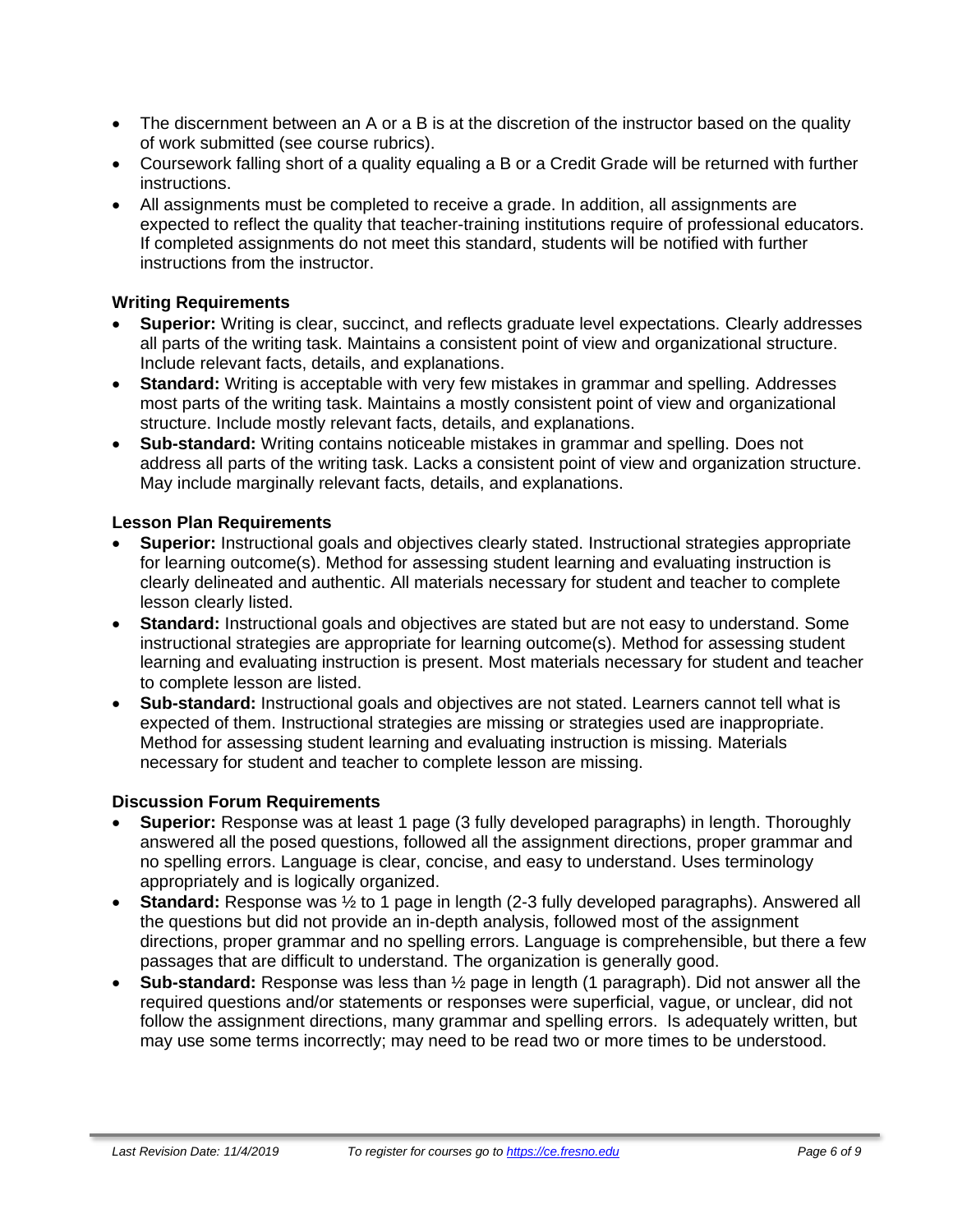# **Instructor/Student Contact Information**

Throughout the course participants will be communicating with the instructor and their classmates on a regular basis using asynchronous discussion forums. A virtual office is utilized for class questions and students are provided with instructor contact information in the event they want to make email or phone contact. In addition, students are encouraged to email or phone the instructor at any time. Students will also receive feedback on the required assignments as they are submitted.

## **Discussion Forums**

Participation is an important expectation of this course and all online courses. Online discussions promote reflection and analysis while allowing students to appreciate and evaluate positions that others express. While students may not be engaging with the same students throughout this course they will be expected to offer comments, questions, and replies to the discussion question whenever possible. The faculty role in the discussion forum is that of an observer and facilitator.

### **Coursework Hours**

Based on the Carnegie Unit standard, a unit of graduate credit measures academic credit based on the number of hours the student is engaged in learning. This includes all time spent on the course: reading the textbook, watching videos, listening to audio lessons, researching topics, writing papers, creating projects, developing lesson plans, posting to discussion boards, etc. Coursework offered for FPU Continuing Education graduate credit adheres to 45 hours per semester unit for the 900-level courses. Therefore, a student will spend approximately 135 hours on a typical 3-unit course.

# **Services for Students with Disabilities**

Students with disabilities are eligible for reasonable accommodations in their academic work in all classes. In order to receive assistance, the student with a disability must provide the Academic Support Center with documentation, which describes the specific disability. The documentation must be from a qualified professional in the area of the disability (i.e. psychologist, physician or educational diagnostician). Students with disabilities should contact the Academic Support Center to discuss academic and other needs as soon as they are diagnosed with a disability. Once documentation is on file, arrangements for reasonable accommodations can be made. For more information and for downloadable forms, please go to [https://www.fresno.edu/students/academic](https://www.fresno.edu/students/academic-support/services-students-disabilities)[support/services-students-disabilities.](https://www.fresno.edu/students/academic-support/services-students-disabilities)

# **Plagiarism and Academic Honesty**

All people participating in the educational process at Fresno Pacific University are expected to pursue honesty and integrity in all aspects of their academic work. Academic dishonesty, including plagiarism, will be handled per the procedures set forth in the Fresno Pacific University Catalogue <https://www.fresno.edu/students/registrars-office/academic-catalogs>

# **Technology Requirements**

To successfully complete the course requirements, course participants will need Internet access, can send and receive email, know how to manage simple files in a word processing program, and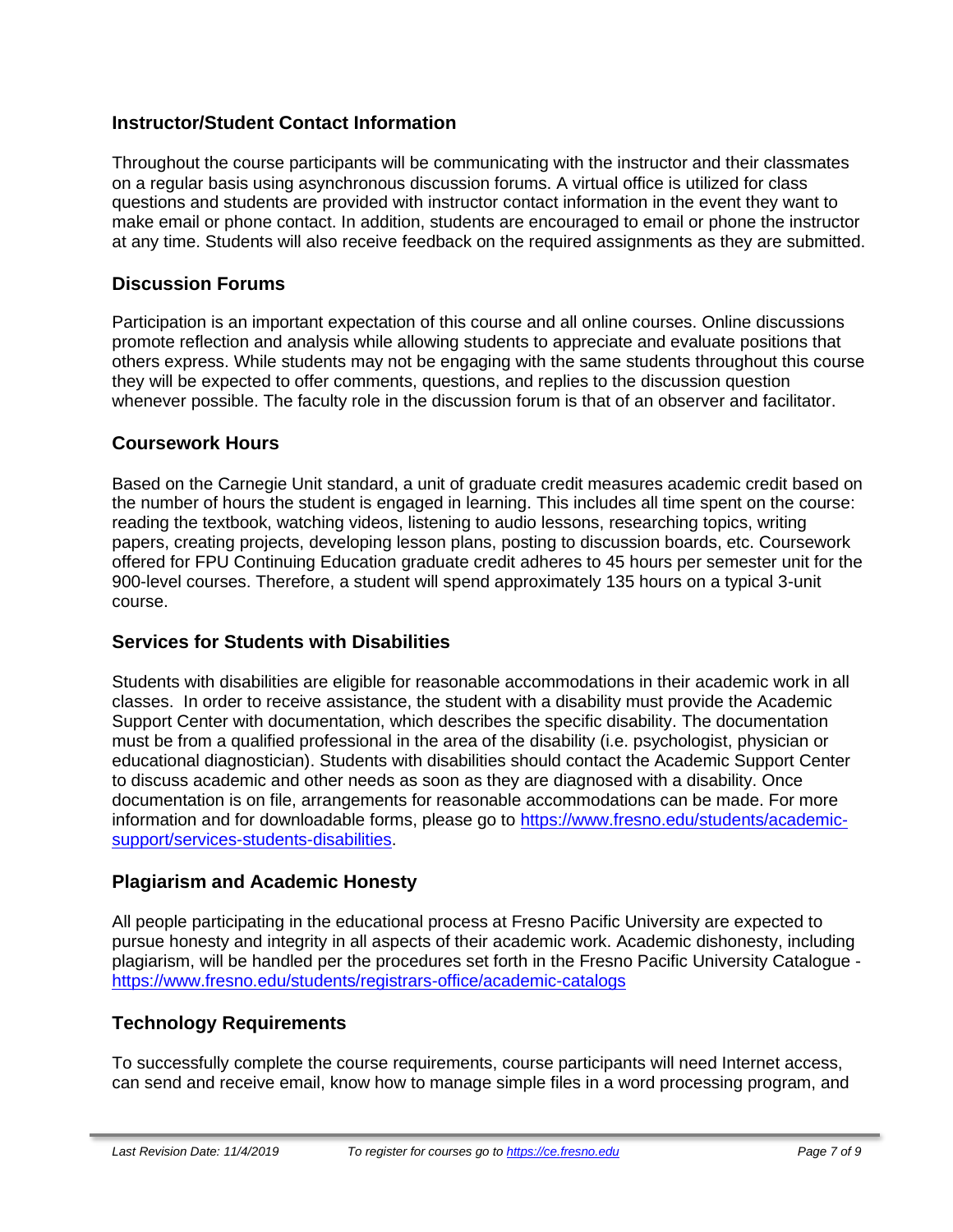have a basic understanding of the Internet. Please remember that the instructor is not able to offer technical support. If you need technical support, please contact your Internet Service Provider.

**Moodle:** This course will be delivered totally online. Moodle is a learning management system that provides students access to online resources, documents, graded assignments, quizzes, discussion forums, etc. Moodle is easy to learn and has a friendly user interface. To learn more about Moodle, go to [https://docs.moodle.org/33/en/Student\\_FAQ.](https://docs.moodle.org/33/en/Student_FAQ) There are also some student tutorials on the Center for Online Learning website at Fresno Pacific University - [https://col.fresno.edu/student.](https://col.fresno.edu/student)

**Moodle Site Login and Passwords:** Students will need to have internet access to log onto [https://ce-connect.fresno.edu.](https://ce-connect.fresno.edu/) The username and password numbers for Moodle access will be sent to you by the university using the email address you submitted at the time of registration. The instructor will then contact you with a welcome communication. If you need help with your username and password recovery, please contact the Continuing Education office at (800) 372- 5505 or (559) 453-2000 during regular office hours - Mon-Fri 8:00 am to 5:00 pm. or email them at [prof.dev@fresno.edu.](mailto:prof.dev@fresno.edu)

**Getting Help with Moodle:** If you need help with Moodle, please contact the Center for Online Learning (COL), by telephone or the website. Help by phone (559) 453-3460 is available Mon-Thurs 8:00 am to 8:00 pm and on Fridays from 8:00 am to 5:00 pm, or by filling out a "Request Services" form at [https://col.fresno.edu/contact/request-services.](https://col.fresno.edu/contact/request-services) Please identify that you are with the "School = Continuing Education".

# **Final Course Grade and Transcripts**

When all work for the course has been completed, students will need to logon to the Continuing Education website [\(https://ce.fresno.edu/my-account\)](https://ce.fresno.edu/my-account) and "Request Final Grade". Once the instructor receives the requests and submits the grade online, students may log back in to view their Final Grade Report or order transcripts online. Please allow at least two weeks for the final grade to be posted. For more information, see the Continuing Education Policies and Procedures at [https://ce.fresno.edu/ce-policies-and-procedures.](https://ce.fresno.edu/ce-policies-and-procedures)

# **University Policies and Procedures**

Students are responsible for becoming familiar with the information presented in the Academic Catalog and for knowing and observing all policies and procedures related to their participation in the university community. A summary of university policies may be found on the university website at [https://www.fresno.edu/students/registrars-office/academic-catalogs.](https://www.fresno.edu/students/registrars-office/academic-catalogs)

# **Fresno Pacific University Student Learning Outcomes**

**Student Learning Outcomes Oral Communication:** Students will *exhibit* clear, engaging, and confident oral communication – in both individual and group settings – and will critically *evaluate*  content and delivery components.

**Written Communication:** Students will *demonstrate* proficient written communication by *articulating* a clear focus, *synthesizing* arguments, and utilizing standard formats in order to *inform* and *persuade* others.

**Content Knowledge:** Students will *demonstrate* comprehension of content-specific knowledge and the ability to apply it in theoretical, personal, professional, or societal contexts.